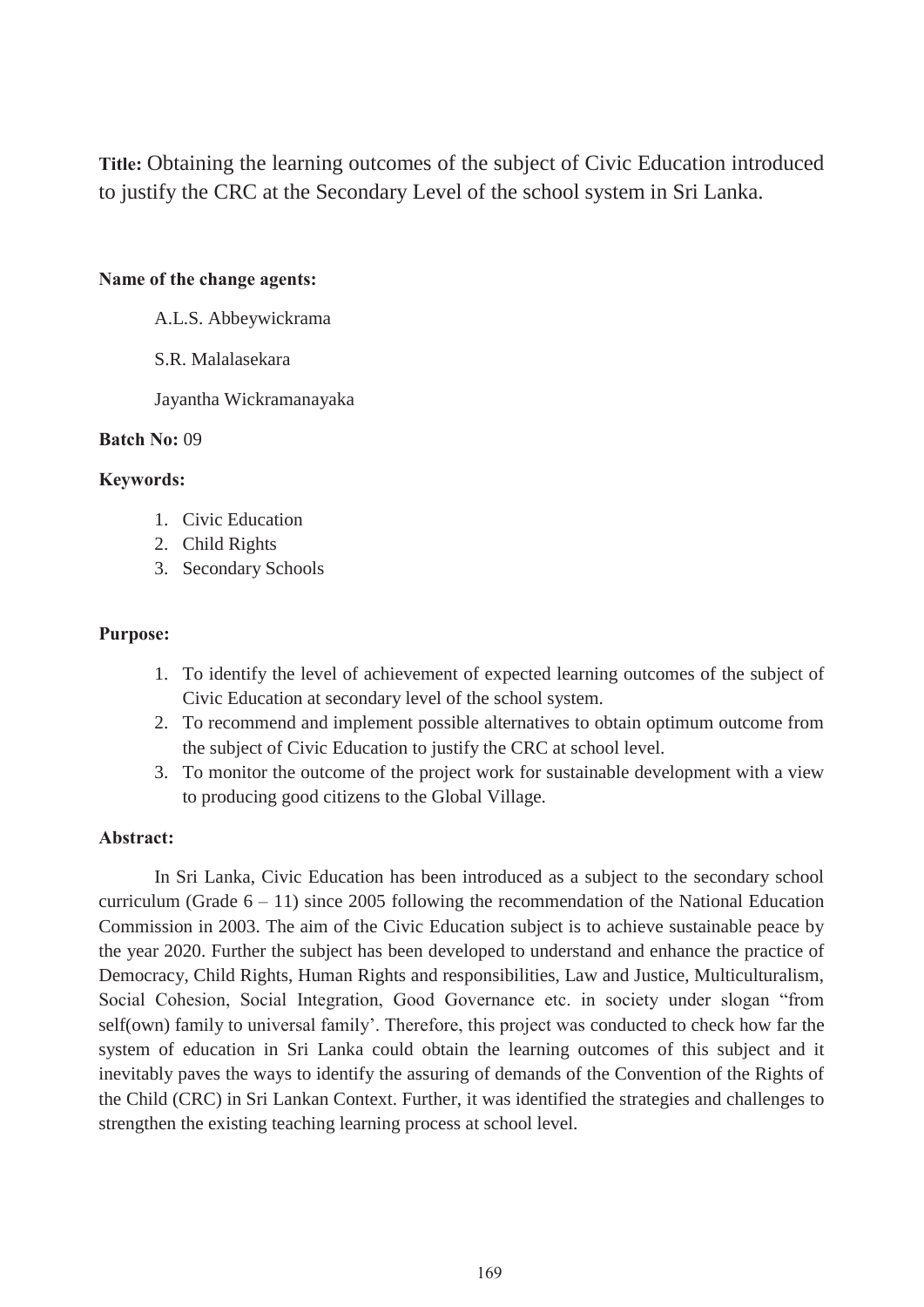# Obtaining the learning outcomes of the subject of the Civic Education introduced to justify the CRC at the Secondary Level of the school system in **Sri Lanka.**

Based on the suggested strategies on final report to overcome the problems that students face related to Child Rights, awareness programmes were conducted for students and teachers. For that well planned "Student's Parliament" was established at the school and allowed them to discuss CRC concept free and fair. And started maintaining a "Wall News Paper" on CRC and introducing the "Thought for the Day" programme to promote positive thinking abilities on relevant concepts on CRC. On the other hand to emphasize and enhance the Child Rights in Sri Lanka, teacher training programmes and In-service training programmes were conducted several times Island wide. Parents meetings were held each and every term and discussions were conducted to empower the parents regarding Child Rights and built the very good relationship among parents, Teachers and students.

 In Sri Lanka, Civic Education has been introduced as a subject to the secondary school curriculum since 2005 and the subject carries the following objectives in line with the National Goals and Basic Competencies for Education.

- Understanding the role of Citizens, their rights and duties, Good Governance at local and central level and the need of a vibrant participatory democracy.
- Awareness of international norms of Human rights and specially the Rights of the Child related to political, civil, economic and social rights.
- Respect for the diversity of cultures and learning to live with others in harmony.
- An issue based and activity based approach in classroom and field.

To fulfill the above objectives Curriculum was implemented in grade 6-9 as compulsory and 10- 11 as optional.

After sending the final report of the project to Lund University, children were allowed to affirm human dignity as expressed in the United Nations Convention on the Rights of the Child. Project was started in the year 2009 and the target groups left the school in year 2010 and 2011 respectively. It was important that school administration allowed continuing the project to the next batch with teachers those who teach Social Sciences. In the school Students' Parliament was allowed to continue the discussions of the concepts of Child Rights and "Thought for the Day" programme.